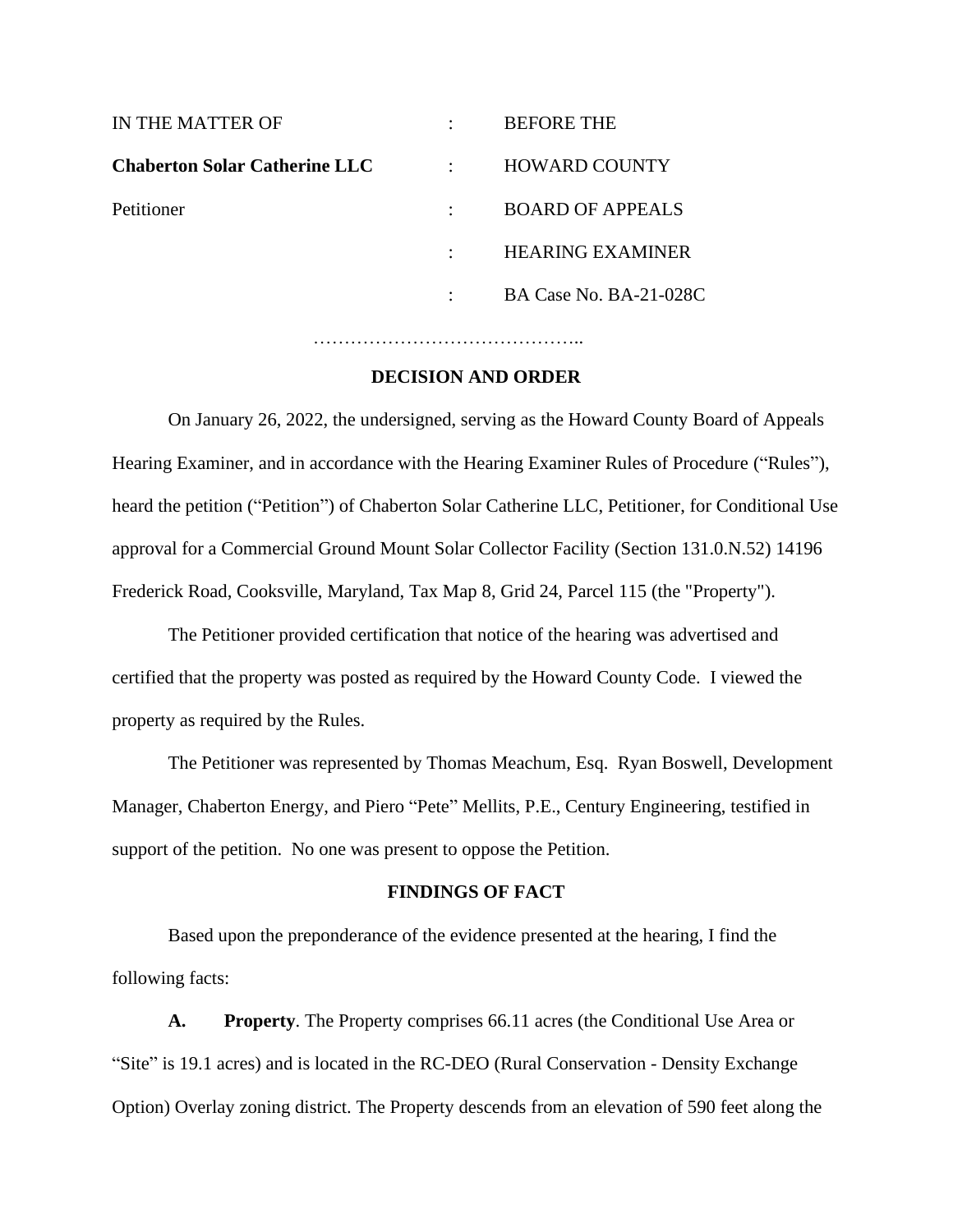west property line to 560 feet along the east property line. As one drives into the driveway on the Property from Frederick Road, the Site cannot be seen until one proceeds toward the back of the Property.

**B. Vicinal properties**. To the north of the Property lies I-70. To the south is Frederick Road and RC-DEO zoned parcels used as Single-Family Residential. To the east are RC-DEO parcels used for Single-Family Residential and Farm purposes. To the west are RC-DEO parcels used as Single-Family Residential and a parcel used as a Howard County DPW Facility.

**C. Roads**. The Property is accessed by Frederick Road, which has a speed limit of 45MPH. Frederick Road has two travel lanes within a 60-foot wide right-of-way.

**D. Water** and **Sewer Service**. The Property is not within the Metropolitan District or Planned Service Area for water and sewer.

**E. General Plan**. The Property is designated Rural Resource on the Designated Place Types Map of PlanHoward 2030. Frederick Road is a Minor Arterial and designated as a Scenic Road.

**F. Zoning History**. In Case No. BA-02-019C, a Conditional Use request was approved on July 19, 2002, for a private academic school and retreat center. In Case No. BA-13- 033C, a Conditional Use request was approved on May 13, 2014, for a daycare facility.

**G. Current Use**. The Property now is used for an academic school and religious facility.

**H. Proposal**. The Petitioner proposes a commercial ground mount solar collector facility with a 19.1-acre operational area. The facility will utilize single axis tracking which means that the panels follow the direction of the sun. A 2700 SF gravel driveway is proposed.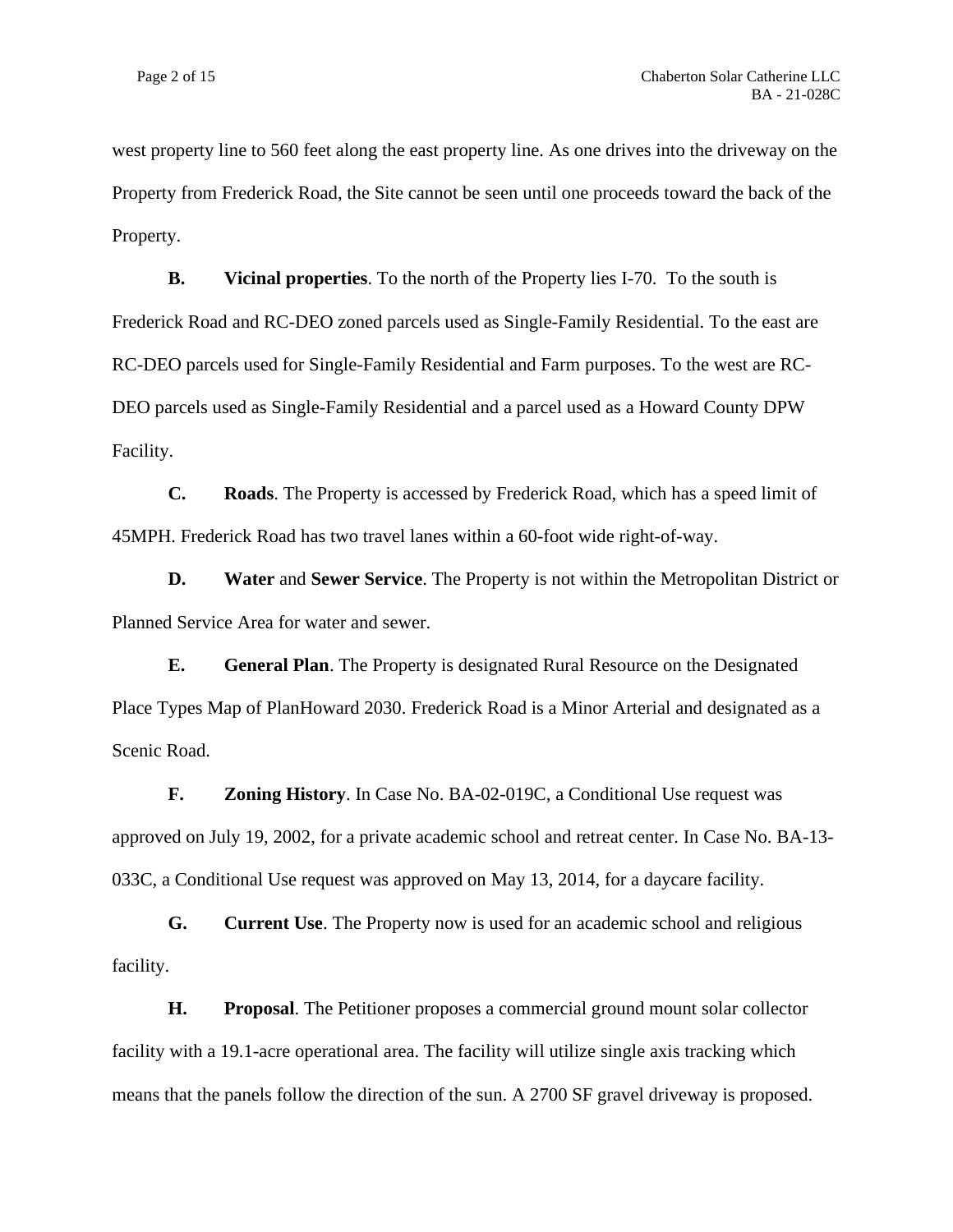**I. Technical Staff Report**. The January 12, 2022, Technical Staff Report ("TSR") was made part of the record.

#### **J. Testimony**.

**Ryan Boswell, Development Manager, Chaberton Energy.** Mr. Boswell testified the that the energy produced by the facility will be used for the onsite school and religious facility and also for the state's community solar power program. He described the type of panels to be installed and stated that the panels used produce no glare and no noise.

**Piero "Pete" Mellits, P.E., Century Engineering.** Mr. Mellits testified that he prepared the Conditional Use Plan dated September 22, 2021 ("Plan") for the Property. The Plan describes in detail how the Site would be screened from view by the topography, existing landscaping, and additional landscaping to be installed as part of the plan. Mr. Mellits explained how the proposal meets the specific and general criteria for a solar facility in the Howard County Zoning Regulations. He testified that there will be no adverse impacts of noise, dust, fumes, etc., and that the only potential adverse impact is glare.

The Plan shows that setbacks on all sides of the Site will be met. The Plan includes Landscape Buffer Type D around the west and north boundaries and part of the east boundary. Existing perimeter trees are located along the part of the east boundary where the Landscape Buffer will not be placed.

The Plan includes diagrams that indicate the view of the Site from various points along Frederick Road. The diagram shows that existing vegetation, topography and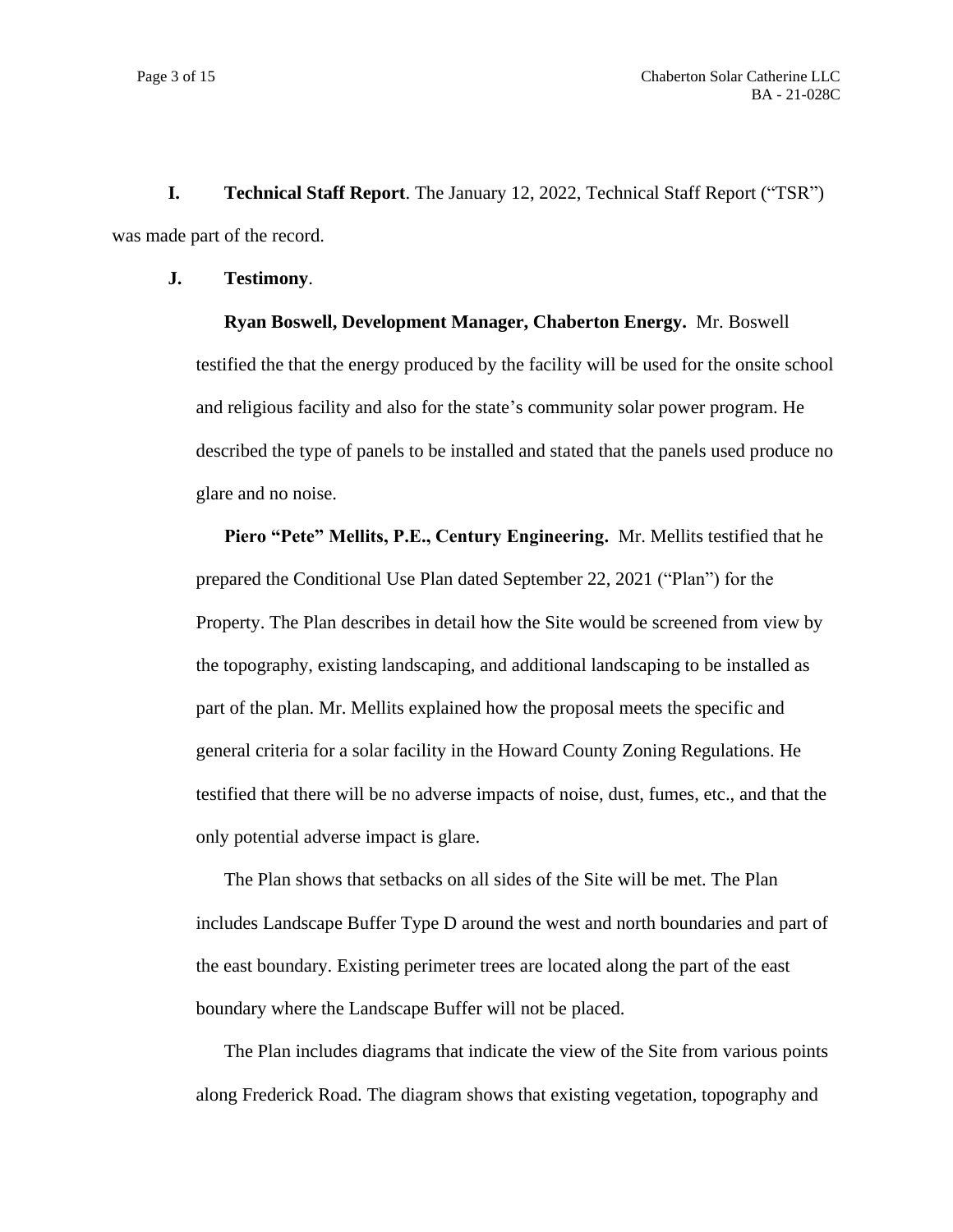existing buildings will buffer the view from Frederick Road looking northwest toward

the Site. A proposed 84 inch chain link fence will encircle the Site.

# **CONCLUSIONS OF LAW**

Based upon the foregoing Findings of Fact, I conclude as follows:

### **A. General Criteria for Conditional Uses (Section 131.0.B of the Howard County Zoning Regulations).**

# **1. The proposed Conditional Use plan will be in harmony with the land uses and policies in the Howard County General Plan which can be related to the proposed use.**

Policy 4.12 of the Howard County General Plan encourages energy sustainability and renewable energy sources. That policy states: Develop an energy plan that prepares for different future energy scenarios, examines options for various kinds of future energy sustainability, promotes conservation and renewable resources, and sets targets to reduce greenhouse gases. Mr. Boswell described how this project will be a solar project that creates enough power for the uses on the site plus additional energy for the state solar power program.

*I find that the proposed use will be in harmony with the Howard County General Plan*

*and PlanHoward 2030.*

**2. The nature and intensity of the use, the size of the site in relation to the use, and the location of the site with respect to streets giving access to the site are such that the overall intensity and scale of the use(s) are appropriate for the site.**

The proposed 19.1-acres solar facility comprises approximately 28.8% of the 66.11-acre

property and complies with the 75-acre maximum size limitation set forth in Sec. 131.0.N.52 Additionally, the Plan shows that the facility complies with all required bulk regulations and dimensional conditional use criteria. Frederick Road is a Scenic Road and only has two lanes, but the traffic associated with the proposed use is negligible.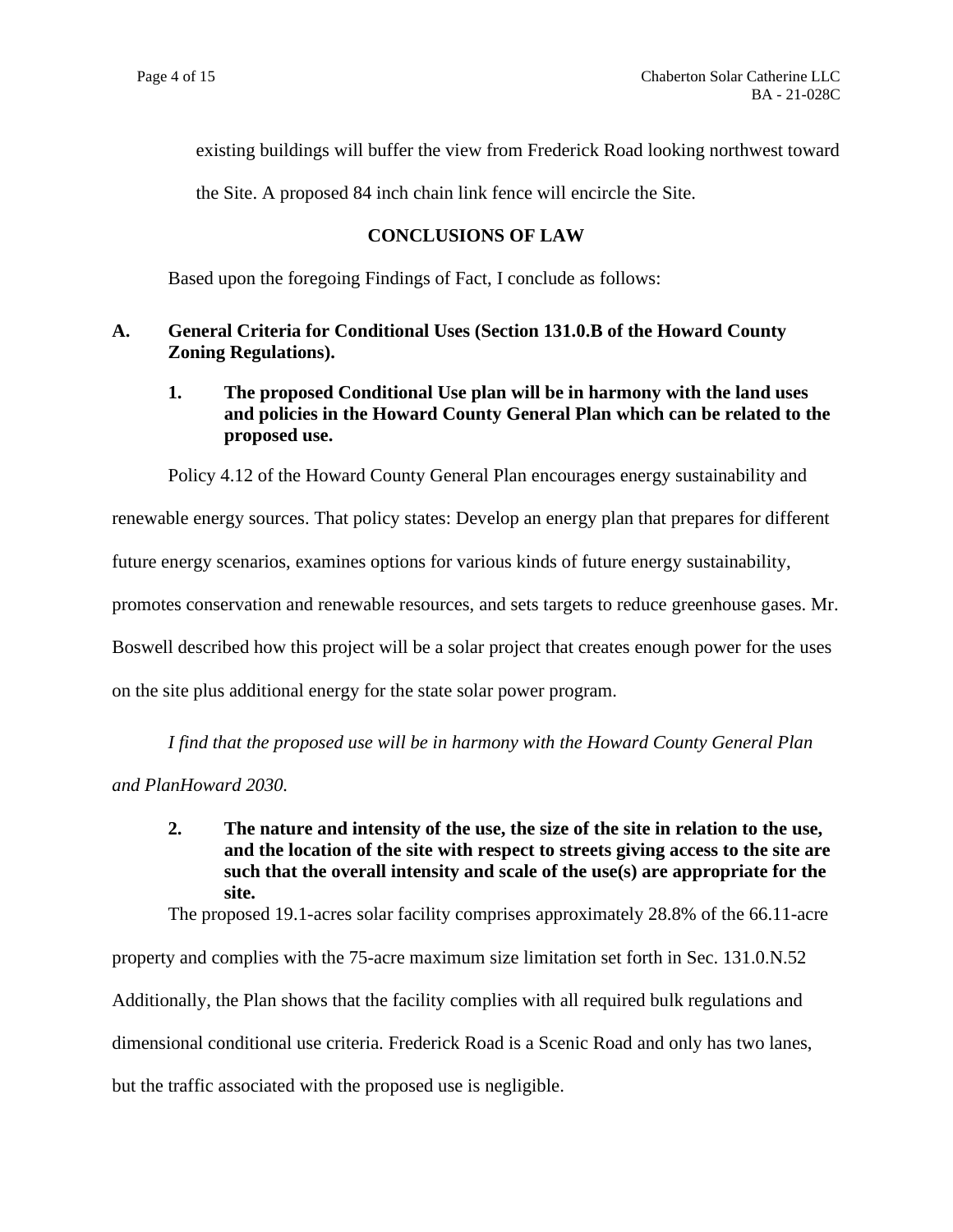*Therefore, I find that the nature and intensity of the use, the size of the site in relation to the use, and the location of the site with respect to streets giving access to the site are such that the overall intensity and scale of the use is appropriate for the site.*

**3. The impact of adverse effects such as, but not limited to, noise, dust, fumes, odors, intensity of lighting, vibrations, hazards or other physical conditions will not be greater at the proposed site than it would generally be elsewhere in the same zoning district or other similar zoning district.**

Adverse impacts that would typically include things like noise, dust fumes, odors, light pollution or vibrations are not an issue with a solar facility. The only potential impact would be glare but the Plan shows that the panels will mitigate glare through anti-reflective coating and single axis tracking. Thus, there will be little if no glare-related adverse impacts to residential properties and motorists.

*I find that the impact of adverse effects will not be greater at the proposed site than it would generally be elsewhere in the zoning district.*

**4. The location, nature and height of structures, walls or fences, and the nature and extent of the existing and/or proposed landscaping on the site are such that the use will not hinder or discourage the development and/or use of adjacent land and structures more at the subject site than it would generally elsewhere in the same zoning district or other similar zoning districts.**

The Plan shows that existing vegetative buffers along with newly installed screening will adequately screen the project. The Plan proposes a Type D buffer on the north and west boundaries and part of the east boundary. Existing perimeter trees are located along the part of the east boundary where the Landscape Buffer will not be placed. The Plan includes diagrams that indicate the view of the Site from various points along Frederick Road. The diagram shows that existing vegetation, topography and existing buildings will buffer the view from Frederick Road looking northwest toward the Site. A proposed 84 inch chain link fence will encircle the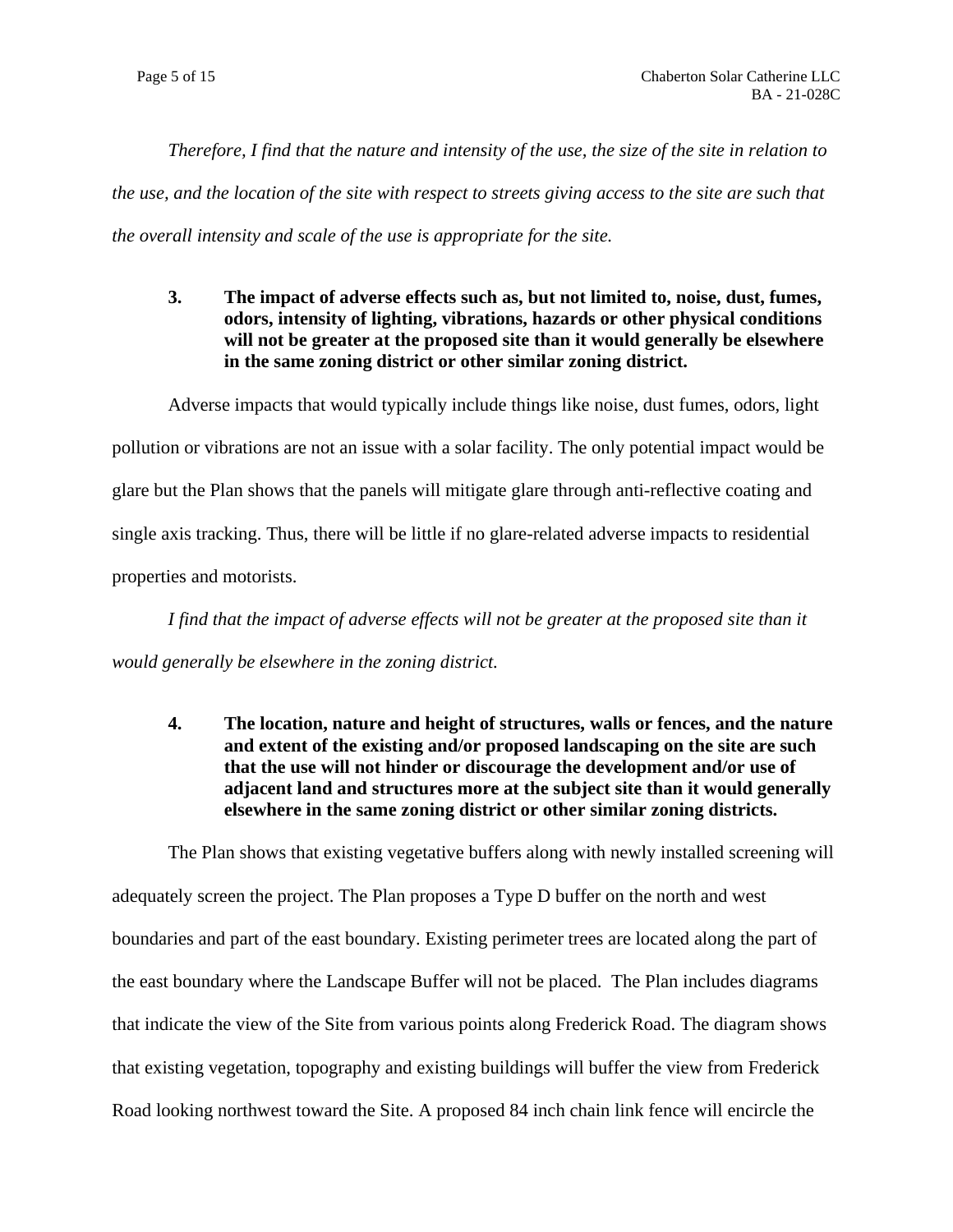Site. The Plan shows that setbacks on all sides of the Site will be met.

The Petitioner is seeking credit for existing vegetation along the east and south boundaries of the Site. I find, based on the diagrams presented and the Plan, that the credit requested should be granted.

All solar panels, equipment, and fences comply with the 20-foot height limit and 50-foot setback requirement in Sec 131.0.N.52. The solar collectors, at 13 feet high, are setback the minimum of 20 feet beyond the required setback.

*Therefore, the location, nature and height of structures, walls or fences, and the nature and extent of the existing and/or proposed landscaping on the site will not hinder or discourage the development and/or use of adjacent land and structures more at the subject site than it would generally elsewhere in the same zoning district or other similar zoning districts.*

# **5. The number of parking spaces will be appropriate to serve the particular use. Parking areas, loading areas, driveways and refuse areas will be appropriately located and buffered or screened from public roads and residential uses to minimize adverse impacts on adjacent properties**.

There is no specific parking requirement in the Howard County Zoning Regulations for a Commercial Solar Facility. However, the Petitioner proposes a 15-foot by 40-foot gravel area to accommodate maintenance vehicles. The 'Type D' landscape buffer will screen parking areas and driveways from the public rights-of-way and adjacent properties. No refuse areas are proposed.

*Thus, the number of parking spaces will be appropriate to serve the particular use. Parking areas, loading areas, driveways and refuse areas will be appropriately located and buffered or screened from public roads and residential uses to minimize adverse impacts on adjacent properties.*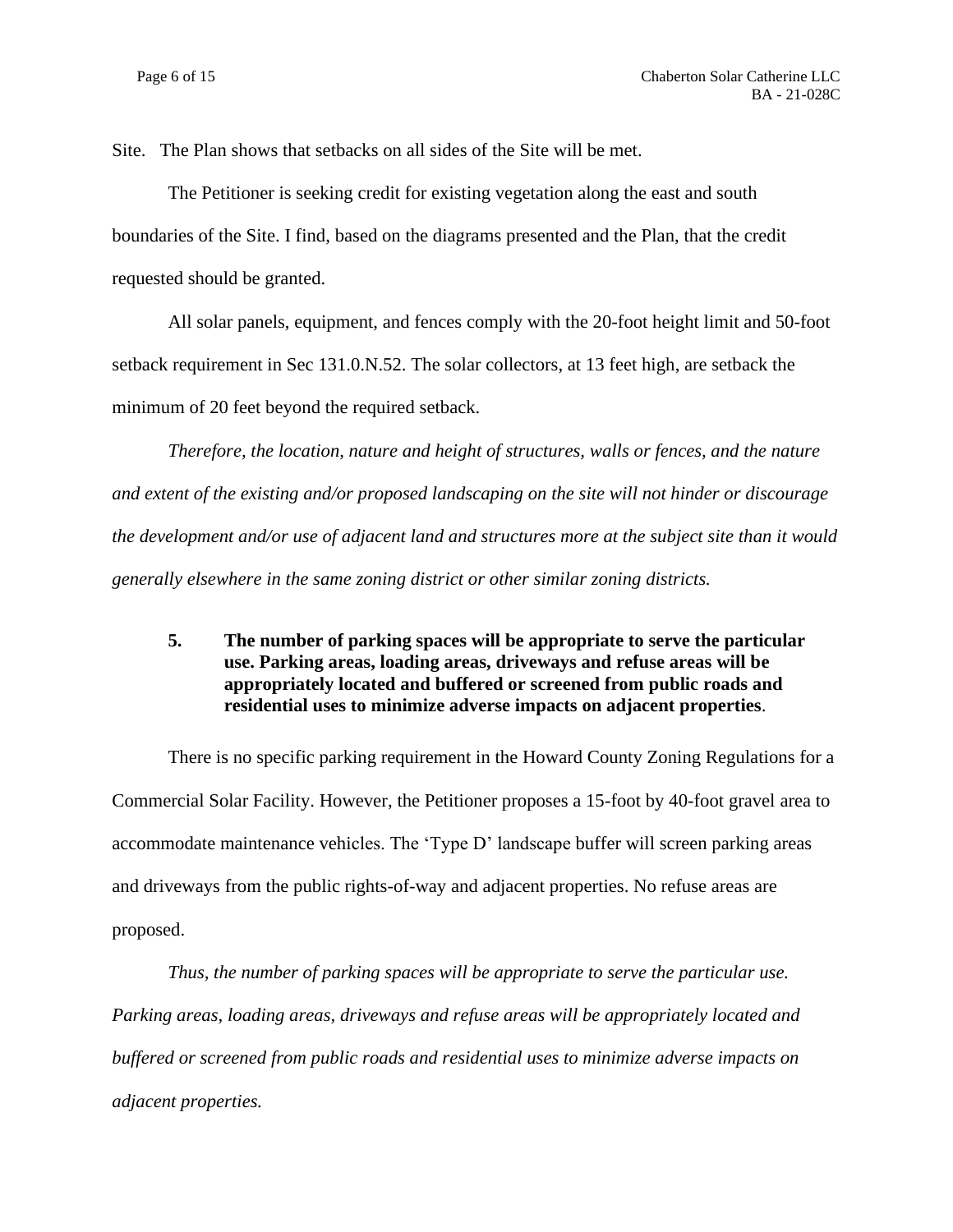**6. The ingress and egress drives will provide safe access with adequate sight distance, based on actual conditions, and with adequate acceleration and deceleration lanes where appropriate. For proposed Conditional Use sites which have driveway access that is shared with other residential properties, the proposed Conditional Use will not adversely impact the convenience or safety of shared use of the driveway.**

As stated in the TSR, precise sight distance measurements can only be determined by a detailed sight distance analysis, which is typically conducted during Site Development Plan review. The estimated site distance is over 500 feet to the north and 500 feet to the south. According to the American Association of State Highway and Transportation Official (AASHTO) guidelines, based on an estimated stopping sight distance of 360 feet for a car going 45 miles per hour, the proposed access point on Frederick Road appears to provide safe access with adequate stopping sight distance. The driveway is not shared with any residential properties.

*Thus, I find that this criterion has been met.*

## **7. The proposed use will not have a greater potential for adversely impacting environmentally sensitive areas in the vicinity than elsewhere**.

The only environmentally sensitive area in the vicinity is a stream located approximately 800 feet to the south of the Site. The use, therefore, is unlikely to have a greater potential for adversely impacting any environmentally sensitive areas in the vicinity than elsewhere.

*Therefore, the proposed use will not have a greater potential for adversely impacting environmentally sensitive areas in the vicinity than elsewhere.*

## **8. The proposed use will not have a greater potential for diminishing the character and significance of historic sites in the vicinity than elsewhere.**

There is one historic structure, as defined in Section 16.601 of the Howard County Code, approximately 800 southwest of the Site – that property is known as Old National Pike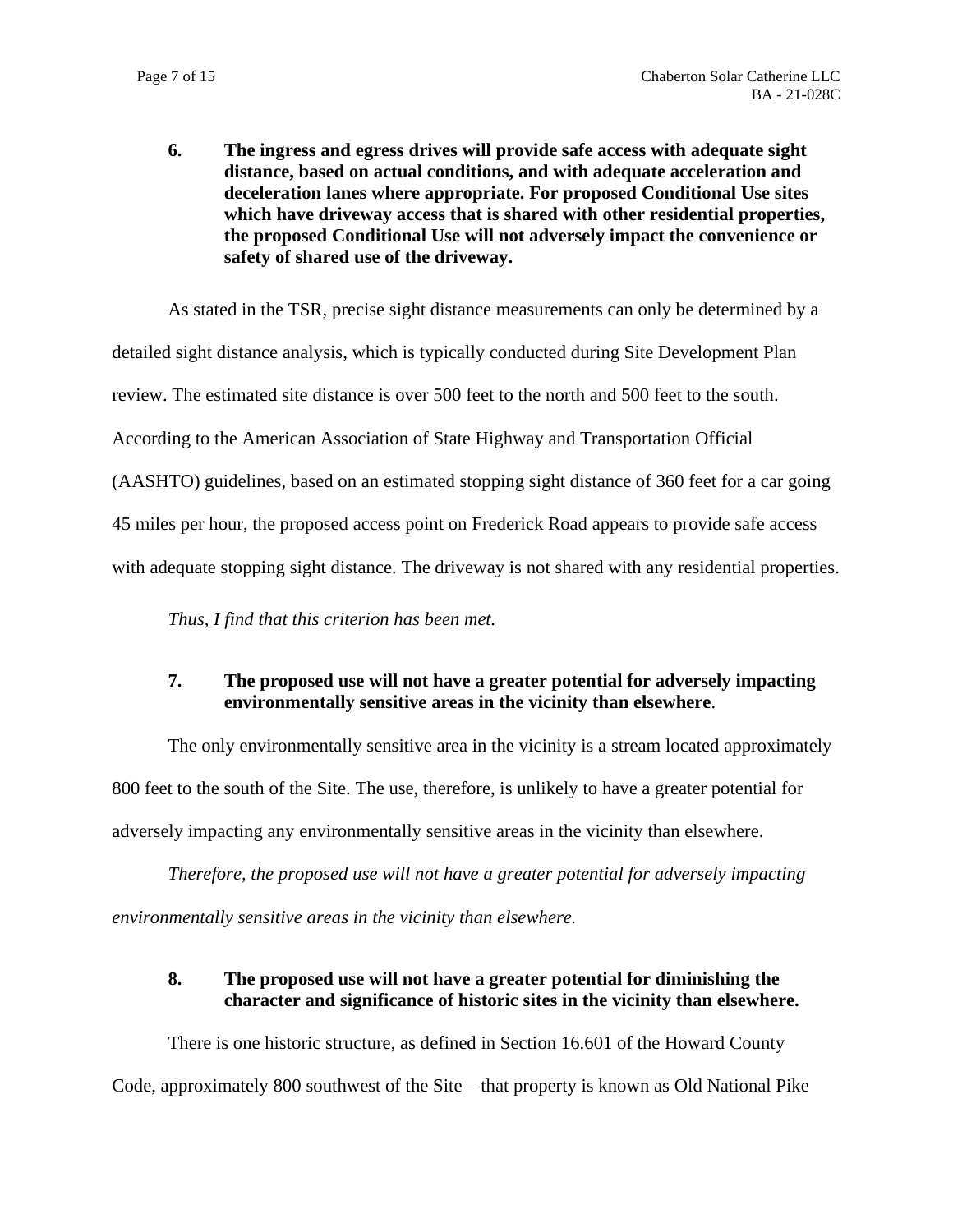Milestone #23 (HO-603). The solar panels will not be visible from HO-603 due to the distance,

the existing buildings, and existing and proposed vegetation.

*Therefore, the proposed use will not have a greater potential for diminishing the* 

*character and significance of historic sites in the vicinity than elsewhere.*

### **B. Evaluation of petition according to Section 131.0.N.52 (Specific Criteria for a Conditional Use for a Solar Facility, Commercial Ground Mount):**

#### *52. Solar Collector Facility, Commercial Ground-Mount*

*A Conditional Use may be granted in the B. 1, B-2, CE, M- 1, M-2, PEC, POR, RC, or RR District for a commercial ground-mount solar collector facility, provided that:*

*a. The parcel on which the commercial ground-mount solar collector facility is proposed must be a minimum of 10 acres in size. The maximum size of the solar facility shall be 75 acres notwithstanding the size of the parcel. However, on parcels which are in the Agricultural Land Preservation Program, the maximum size shall be 16 acres or 20% of the property, whichever is less.*

> *However, a ground mount solar collector facility on an Agricultural Preservation Parcel can be increased to a maximum of 34% of the parcel by the Hearing Authority if the Hearing Authority finds that the use shall not interfere with farming operations or limit future farming production. The Hearing Authority shall consider the following:*

*(1) A. At least 60% of the acreage outside of the ground mount solar collector facility area is viable for a farm operation, inclusive of farm buildings needed for the farm operation; and*

> *B. The remaining soils capability are more than 50% USDA Classes I-III and more than 66% USDA Classes I-IV or;*

*(2) The additional acreage above the allowable 20% for the CSF is unsuitable for farming.*

The operational area of the proposed commercial solar facility is 19.1 acres and is located

on a 66.1-acre parcel. The parcel is not in the Agricultural Land Preservation Program.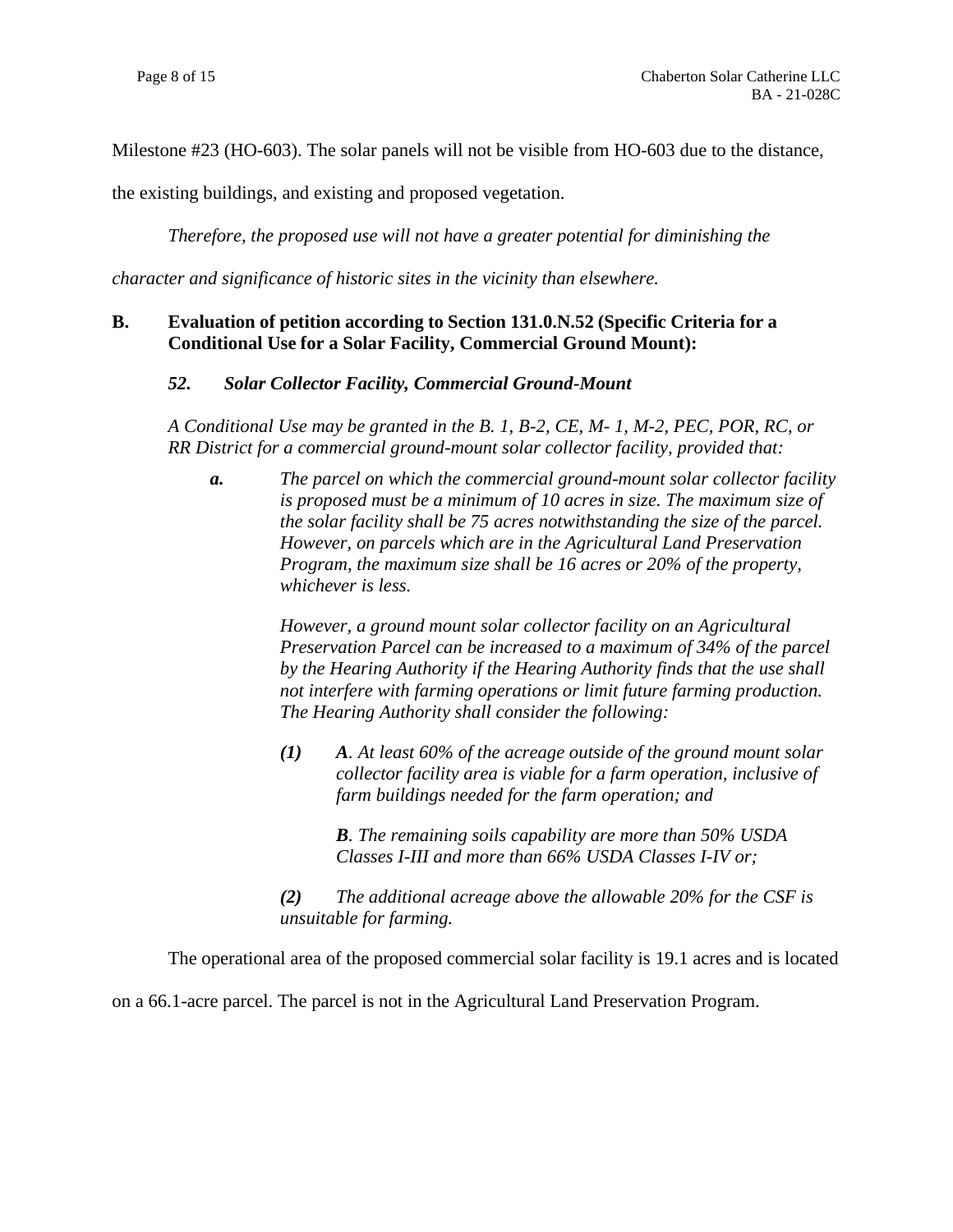*b. All structures and uses must meet a minimum 50 foot setback from all property lines.*

All solar panels and equipment meet or exceed the required 50-foot setback from all external property lines.

*c. No structure or use may be more than 20 feet in height.*

Neither the solar panels, fences nor equipment exceeds 20 feet in height.

*d. A 'Type D' landscaping buffer must be provided around the perimeter of the proposed commercial ground-mount solar collector facility unless the Hearing Authority determines that an alternative buffer is sufficient.*

The Plan shows that existing vegetative buffers along with newly installed screening will adequately screen the project. The Plan proposes a Type D Landscape Buffer on the north and west boundaries and part of the east boundary. Existing perimeter trees are located along the part of the east boundary where the Landscape Buffer will not be placed.

The Plan includes diagrams that indicate the view of the Site from various points along Frederick Road. The diagram shows that existing vegetation, topography and existing buildings will buffer the view from Frederick Road looking northwest toward the Site.

The Petitioner is seeking credit for existing vegetation along the east and south boundaries of the Site. I find, based on the diagrams presented and the Plan, that the credit requested should be granted.

All solar panels, equipment, and fences comply with the 20-foot height limit and 50-foot setback requirement in Sec 131.0.N.52. The solar collectors, at 13 feet high, are setback the minimum of 20 feet beyond the required setback.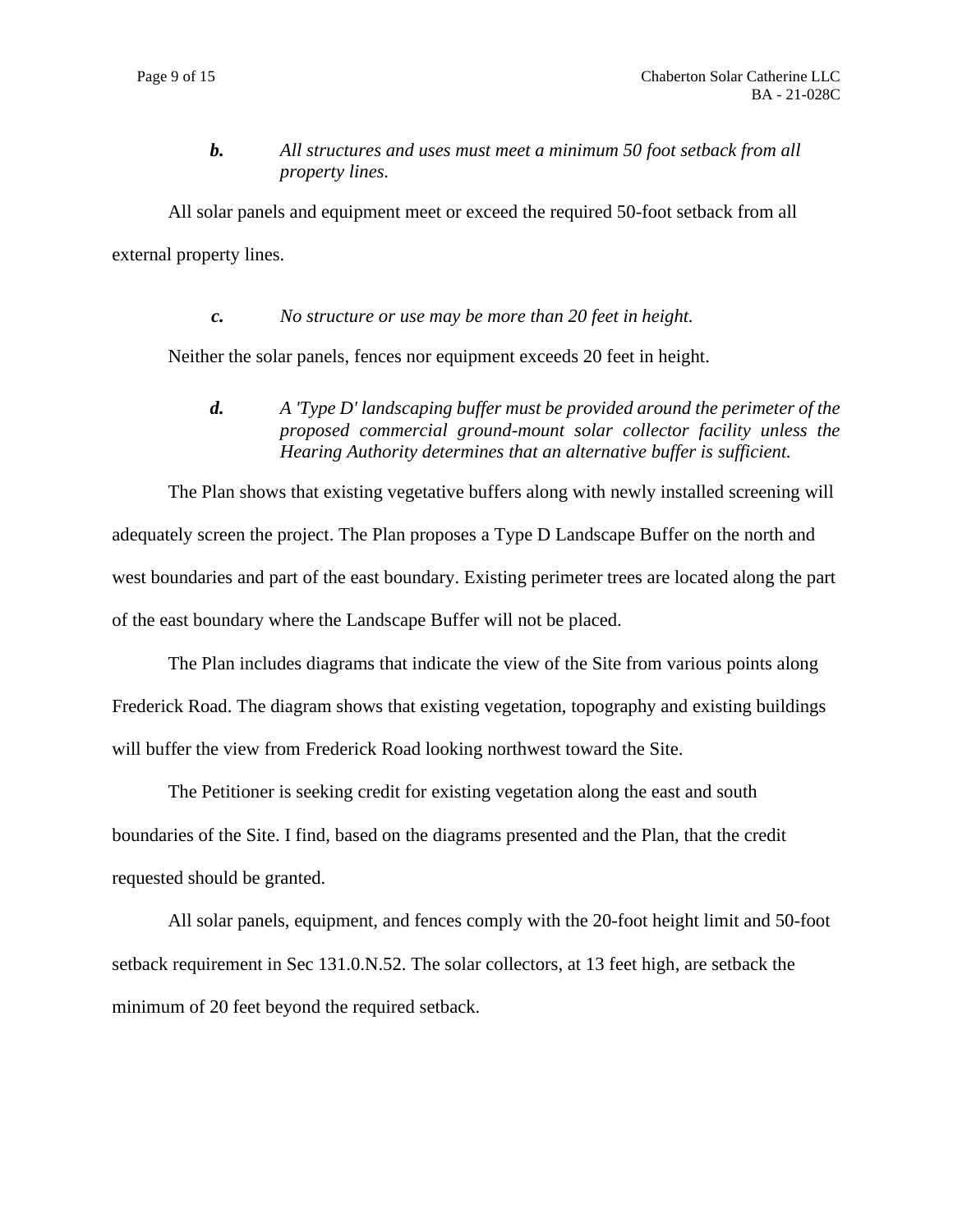*e. All security fencing must be located between the landscaping buffer and the commercial ground-mount solar collector facility.*

A seven-foot tall chain link security fence is proposed between the landscape buffer and

the commercial solar facility.

*f. The systems shall comply with all applicable local, state, and federal laws and provisions.*

The Petitioner agrees to comply with this criterion.

*g. A commercial ground-mount solar collector facility that is no longer used shall be removed from the site within 6 months of the date that the use ceases. The Property Owner shall secure this obligation by maintaining a bond, escrow, or other form of security, in an amount equal to the estimated future cost of removal, that is acceptable to the Director of Finance.*

The Petitioner shall comply with this criterion.

*h. The premises shall be maintained at all times in a clean and orderly condition, including the care or replacement of plant materials required in the landscaping plan. The responsibility for compliance with this provision shall be with all parties having a lease or ownership interest in the commercial ground-mount solar collector facility. The applicant shall provide the Hearing Authority with details regarding maintenance and access for the site.*

The Petitioner shall comply with this criterion.

*i. The applicant shall agree to register all solar collectors with the Department of Fire and Rescue Services. The registration shall include a map of the solar facility noting the location of the solar collectors and the panel disconnect.*

The Petitioner shall comply with this criterion.

*j. Tree removal shall be minimized and reforestation shall be done in accordance with Section 16.1026 [sic] of the Howard County Code.*

Petitioner shall comply with Sec. 16.1206 of the Howard County Code.

- *k. Scenic Views*
	- *(1) The applicant shall demonstrate that the solar facility does not harm the scenic characteristics of the view of or from: A. A public park;*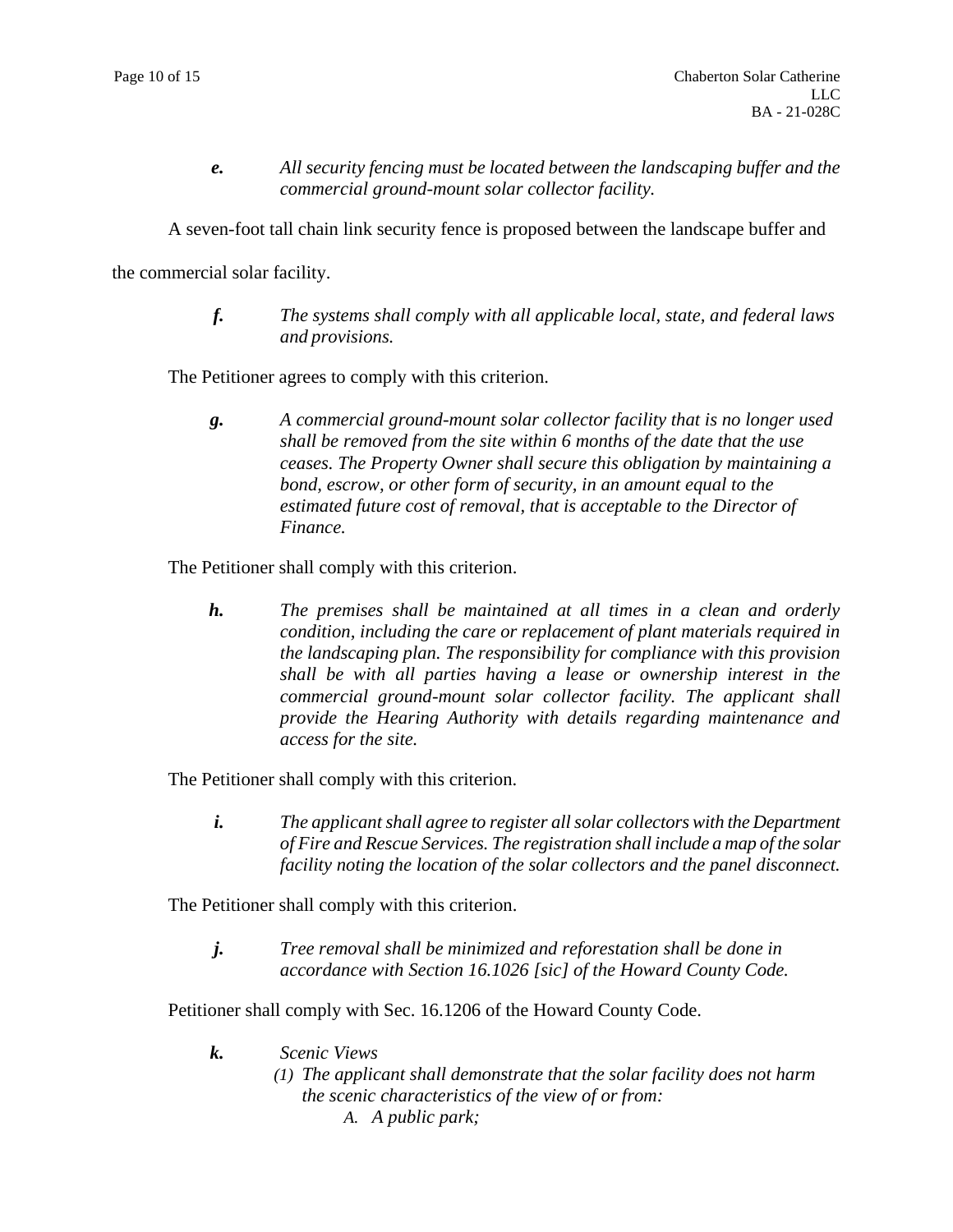- *B. A national or state designated scenic byway;*
- *C. A road listed in the Scenic Roads Inventory adopted under Section 16.1403of the Howard County Code; or*
- *D. a historic structure as defined in Section 16.601 of the Howard CountyCode.*
- *(2) Visual Impact Analysis Required to Demonstrate Minimal Impact to or from Scenic Views*
	- *A. The Conditional Use petition shall include a visual impact analysis mapping all viewshed impacts and any proposed mitigation. This analysis shall include mapped visual impact assessments of all important or critical viewpoints or elevationsfrom which the solarfacility can be seen from a fixed vantage point. For purposes of this subsection, A viewshed is a topographically definedarea including all critical observation pointsfrom which the solarfacility is viewed.*
	- *B. If the visual impact assessment as mapped particularly interferes with and compromises critical observation points within the viewshed that warrant viewshed protection, the petitioner shall mitigate the view through additional landscaping or other forms of mitigation, including reconfiguration of the solar panels, or as may be required by the Hearing Authority.*
	- *C. Fencing along road frontage or the perimeters of the commercial solar facility site where the fencing would be visible shall be constructed of a material and design consistent with the character of the roadway or area.*
	- *D. The petition shall include a landscape plan.*

Frederick Road is a scenic road listed in the Scenic Roads Inventory adopted under

Section 16. 1403 of the Howard County Code. An historic structure is located southwest of the

Site. The proposed commercial solar facility is not visible from either Frederick Road or the

historic structure. Nor is it visible from a public park or a national or state designated scenic

byway. As stated above, Petitioner submitted the required visual impact assessment

demonstrating that the slope of the terrain and existing/proposed vegetation completely screen

the view of the commercial solar facility from the historic structure and Scenic Road.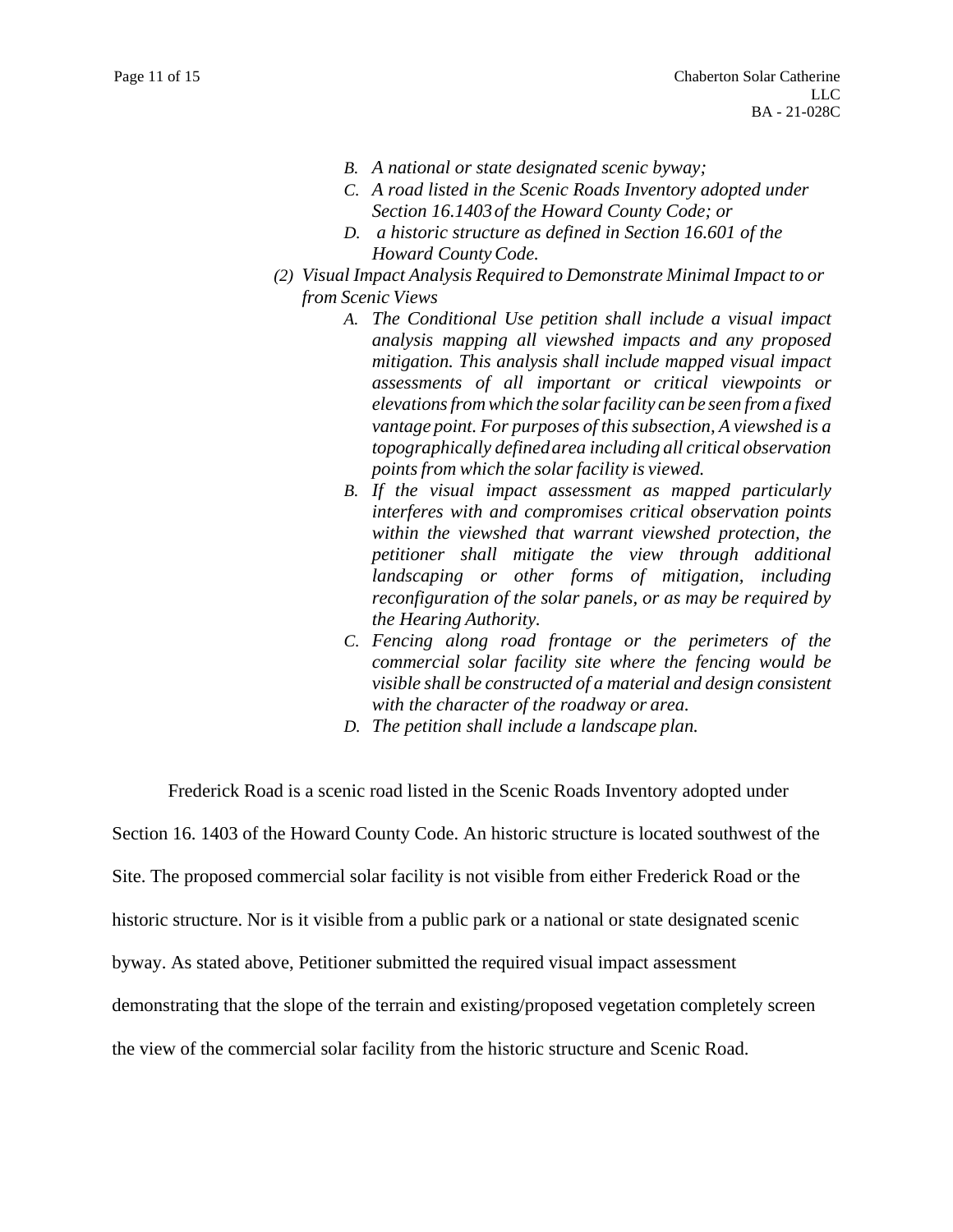- *l. The Howard County Agricultural Preservation Board shall review any Conditional Use petition which proposes to build a new commercial groundmount solar collector facility on parcels which are in the Agricultural Land Preservation Program prior to approval by the Hearing Authority, using a two-step review process, in the following manner:*
	- *(1) Prior to scheduling and convening a presubmission community meeting pursuant to Howard County Zoning Regulations Section 131.0.f.1, the petitioner shall submit a proposed concept plan for a commercial ground-mount solar collector facility on a parcel or parcels in the Agricultural Land Preservation Program to the Howard County Agricultural Preservation Board for advisory review as to whether the siting of the commercial ground-mount solar collector facility on the parcel or parcels supports the primary agricultural purpose of the easement property or is an ancillary business which supports the economic viability of the farm.*
		- *A. Preliminary review: The Agricultural Preservation Board shall conduct a preliminary review of a concept plan to review the placement of the proposed facility and the remaining soil capability. The materials submitted for the preliminary review shall include, at a minimum, a letter signed by the property owner requesting the commercial ground-mount solar collector facility, a concept plan depicting proposed locations for the facility and a soil classification analysis, consistent with the provisions of the Agricultural Preservation Board's commercial Solar Facilities Policy. The Concept Plan should show at least two potential placements of the CSF on the property to allow the APB an opportunity to advise on the best placement of the solar facility to minimize negative impacts on the farming operation.*
		- *B. Final Review: The materials submitted for final review shall include, at a minimum, a copy of the Agricultural Land Preservation Program easement, a copy of the Howard County Soil Conservation and Water Quality Plan, and a copy of the proposed final concept plan.*
	- *(2) The Board's advisory review shall be in writing.*
	- *(3) The petitioner shall make the Board's advisory review available at the presubmission community meeting.*
	- *(4) The Department of Planning and Zoning's Technical Staff Report on the petition shall include an evaluation of and a recommendation on the Board's advisory review of the petition and shall include as attachments the Board's advisory review and a copy of the Agricultural Preservation Easement.*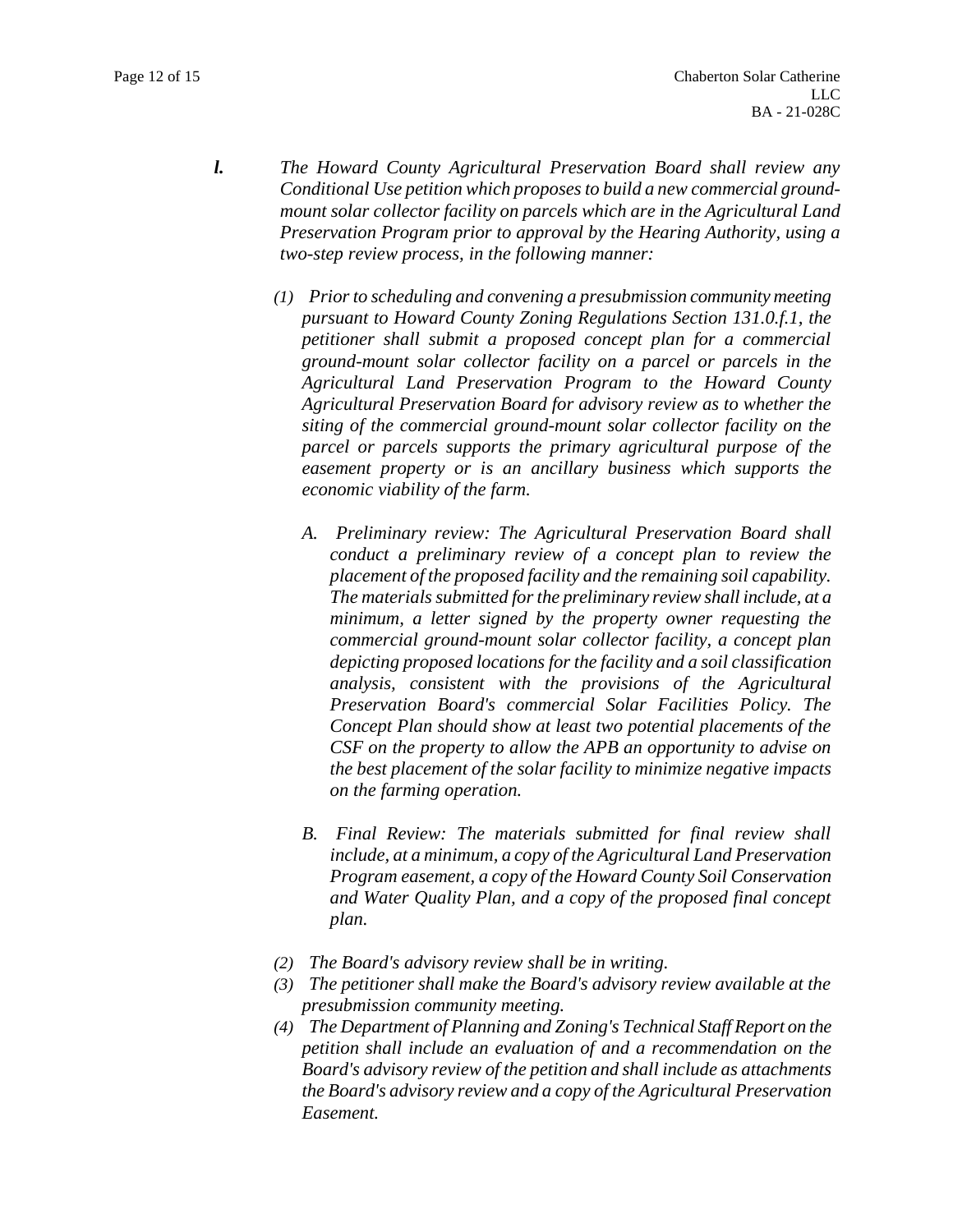The Property is not in the Howard County Agricultural Land Preservation Program. Thus

this criterion does not apply.

*m. Subject to Section 106 of these regulations, the property on which an approved commercial ground-mount solar collector facility is located is eligible to be a sending parcel provided that one density right is retained for the conditional use until the commercial ground-mount solar collector facility is removed.*

This criterion does not apply, as the Property is not a density sending parcel.

*n. For ground mount solar collector facilities on agriculture preservation parcels, the area used for the ground-mount solar collectors must also be used for pollinator or native grass habitats, grazing for livestock such as sheep, crop production under or directly adjacent to the installation such as edible landscape barriers or tree crops, or other agricultural or ecologically enhancing alternative that the applicant proposes and the hearing authority finds to be harmonious with the purposes of the Agricultural Land Preservation Program.*

The property is not an agricultural preservation parcel, however; the Petitioner proposes to

include pollinator habitat plants.

*o. Regulations for Solar Collector Facility, Commercial Ground-Mount*

*A solar collector or combination of solar collectors shall be designed and located to avoid glare or reflection onto adjacent properties and adjacent roadways and shall not interfere with traffic or create a safety hazard. The petitioner or applicant shall provide to the Department of Planning and Zoning a glare study or other certification or assurance acceptable to the Department that the solar collectors are designed, manufactured, and will be installed:*

- *A. To eliminate glare;*
- *B. To ensure that glare will not be reflected onto nearby buildings or roadways; or*
- *C. With anti-reflective coatings or light-trapping technologies.*

The Plan shows the facility will use single axis tracking design, which allows panels to

move with the sun such that glare visible to or reflected on surrounding properties will be

reduced. The solar collectors will have anti-reflective coating which mitigates the glare visible

from surrounding properties. Glare will not be reflected onto nearby buildings or roads.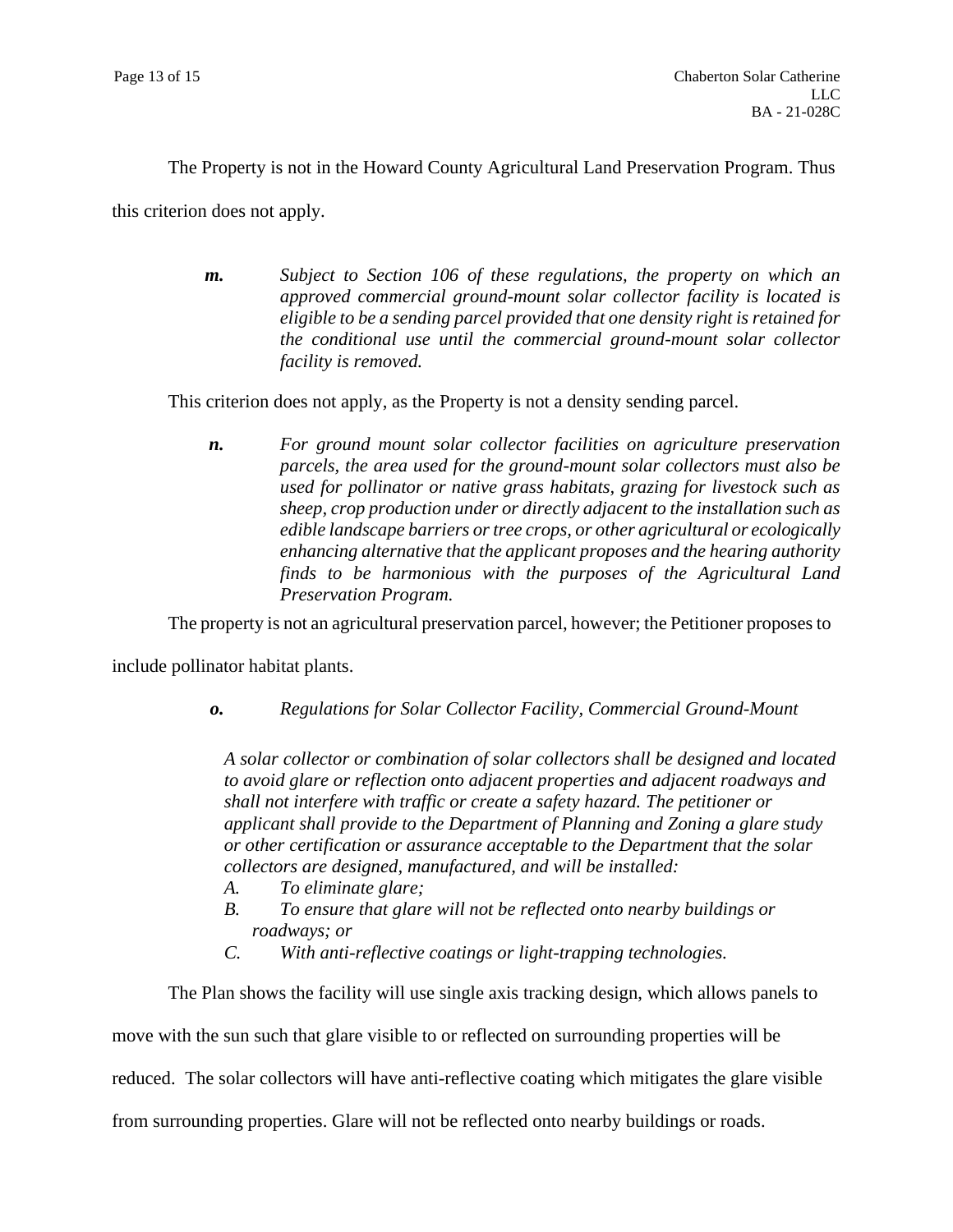#### **ORDER**

Based upon the foregoing, it is this 24th day of February 2022, by the Howard County Board of Appeals Hearing Examiner, **ORDERED**:

That the petition of Chaberton Solar Catherine LLC, Petitioner, for Conditional Use approval for a Commercial Ground Mount Solar Collector Facility (Section 131.0.N.52) located at 14196 Frederick Road, Cooksville, Maryland, Tax Map 8, Grid 24, Parcel 115, is hereby

#### **GRANTED**;

Provided, however, that:

1. The Commercial Ground Mount Solar Collector Facility Conditional Use shall be conducted in conformance with and shall only to the Petition as submitted and as shown on the Conditional Use Plan dated September 22, 2021, submitted with the Petition, and not to any other activities, uses, or structures on the Property.

2. The Petitioner shall be granted relief from the Type "D" Landscape Buffer required for the areas identified on the Plan along the east boundary of the Property, provided that the existing vegetation and existing tree buffers in that area remain.

3. Petitioner shall comply with all Conditional Use standards.

4. The Site Development Plan, or its equivalent, shall include a note containing all conditions of approval.

5. Petitioner shall comply with all federal, state, and local laws and regulations.

6. The systems installed by the Petitioner on the Property shall comply with all applicable local, state, and federal laws and provisions.